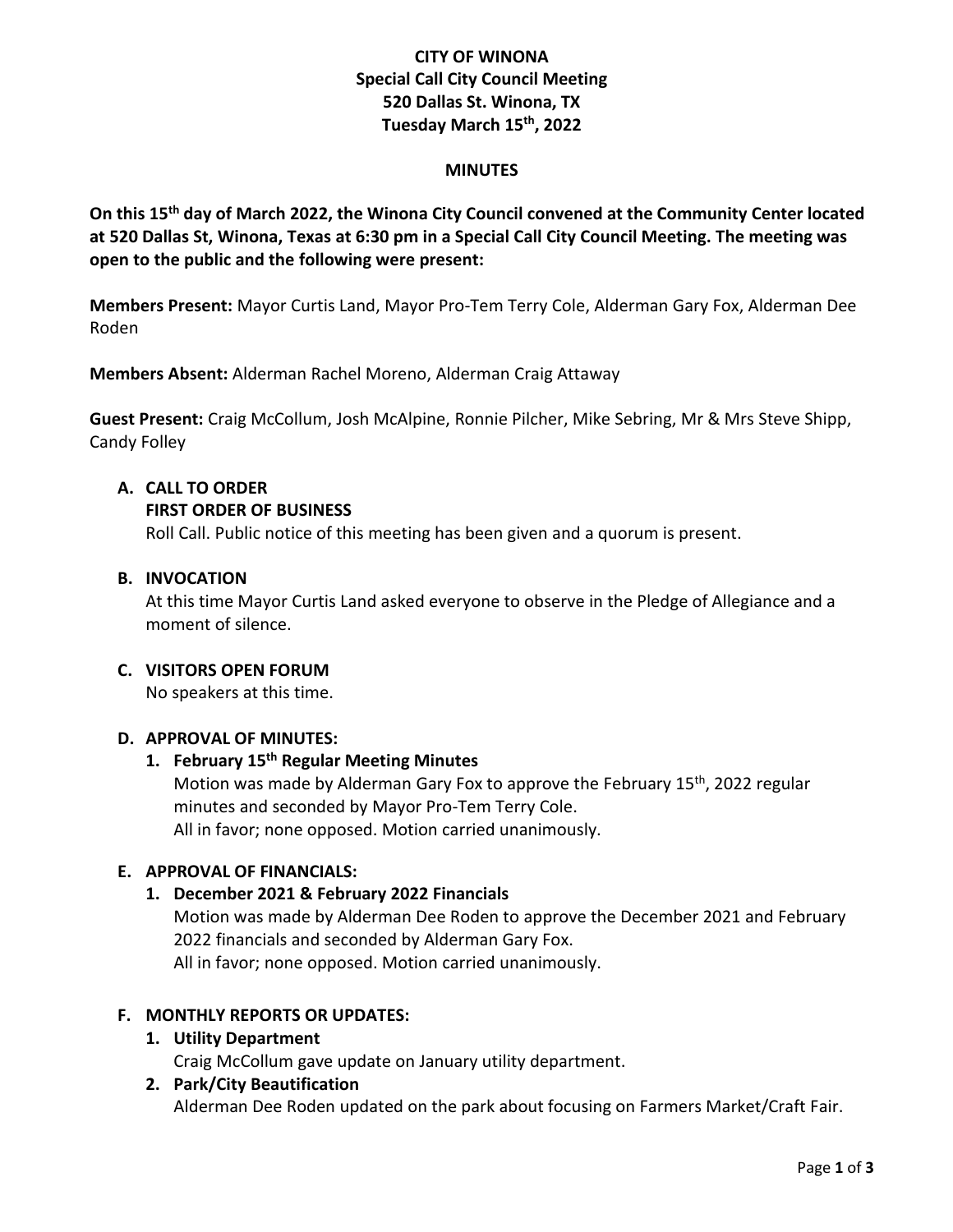# **CITY OF WINONA Special Call City Council Meeting 520 Dallas St. Winona, TX Tuesday March 15 th , 2022**

#### **MINUTES**

#### **3. Mayor Updates**

**a) Agreement w/Mountain Supply and Services**

Mayor updated council on the payment schedule approved by council and signed by Mayor.

**b) TWDB Application update**

Mayor updated council on the application filed with the TWDB, they will meet on 4/11 to distribute funds.

**c) Utility Rate Increase**

Mayor updated council on the need for a rate increase for the water and sewer system. The last utility rate increase was 11yrs ago.

# **G. DISCUSSION AND ACTION ITEMS:**

**1. Discussion and possible action on tabled item to start the process of rezoning the property at 13268 FM 16 E Winona, TX 75792, a 10-acre tract of land located at R numbers 113952, 113950, and 113951 currently zoned as residential to be rezoned commercial/residential.**

Motion was made by Mayor Pro-Tem Terry Cole to approve to rezone from Residential to Residential/Commercial and seconded by Alderman Dee Roden.

All approved; none opposed. Motion carried unanimously.

**2. Discussion and possible action on tabled item to approve building permit for 411 Dallas St #1 and #2.**

Motion was made by Mayor Pro-Tem Terry Cole to approve the permit and seconded by Alderman Dee Roden.

All in favor; none opposed. Motion carried unanimously.

- **3. Discussion and possible action on tabled item to start a community garden at the park/community center area. (Dee Roden)** Motion was made by Alderman Dee Roden to table until May meeting and seconded by Mayor Pro-Tem Terry Cole. All in favor; none opposed. Motion carried unanimously.
- **4. Discussion and possible action on tabled item to look into the possibility of adding the option of recycling for the residents of Winona. (Dee Roden)** Motion was made by Alderman Dee Roden to table until May meeting and seconded by Alderman Gary Fox.

All in favor; none opposed. Motion carried unanimously.

- **5. Discussion and possible action to dedicate some of the gas revenue to be included in the bid for the wastewater treatment plant upgrades.** Motion was made by Alderman Gary Fox to table discussion until further information received by attorney Blake Armstrong and seconded by Alderman Dee Roden. All in favor; none opposed. Motion carried unanimously.
- **6. Certification by the City Secretary of unopposed candidates.** City Secretary certified the unopposed candidates in the 2022 May election.